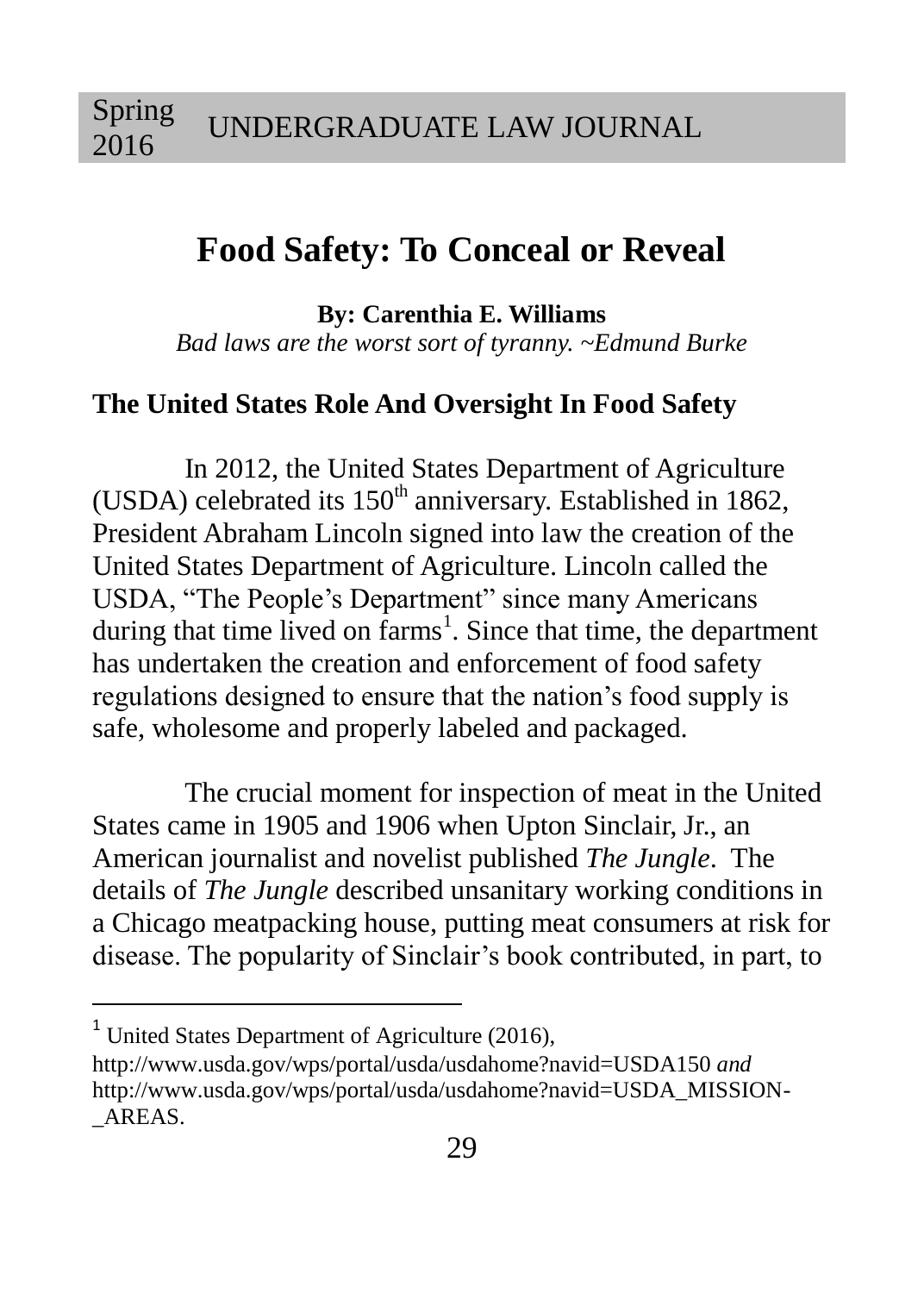the passing of legislation providing for meat inspection. In the ensuing years, Congress passed significant legislation directed to the health and safety of American consumers: the Pure Drug and Food Act (1906), Federal Meat Inspection Act (1906), the Poultry Products Inspection Act (1957), the Humane Methods of Slaughter Act (1958) and the Egg Products Inspection Act (1970). The Food Safety and Inspection Service (FSIS) were enabled by Congress to enforce these acts.

Yet, today more progress is needed to protect people and reduce foodborne illness in America. In December 2015, Boston health officials and Chipotle Mexican Grill agreed that as "many as 80, mostly Boston College students became victims of the norovirus"<sup>2</sup>. Also, according to reports by the Center for Science in the Public Interest (CSPI), "fresh produce is the cause of foodborne illnesses in the United States"<sup>3</sup>. In another case, an investigation by the Centers for Disease Control and Prevention indicated that the Blue Bell Creameries fatal outbreak of listeriosis, which sickened at least 10 people and led to three deaths, can date back to 2010 according to a database of bacteria

<sup>2</sup> Dan Flynn, *Health Officials: Boston College Illness Outbreak is Norovirus,*  Food Safety News (December 8, 2015),

http://www.foodsafetynews.com/2015/12/health-officials-say-boston-collegeillness-outbreak-is-norovirus/#.VnR3xhUrLIU

<sup>&</sup>lt;sup>3</sup> Fresh Produce Responsible for Most Foodborne Illnesses in the U.S., Food Safety News (December 8, 2015),

http://www.foodsafetynews.com/2015/12/report-fresh-produce-responsible-formost-foodborne-illness-outbreaks/#.VnR4-RUrLIU.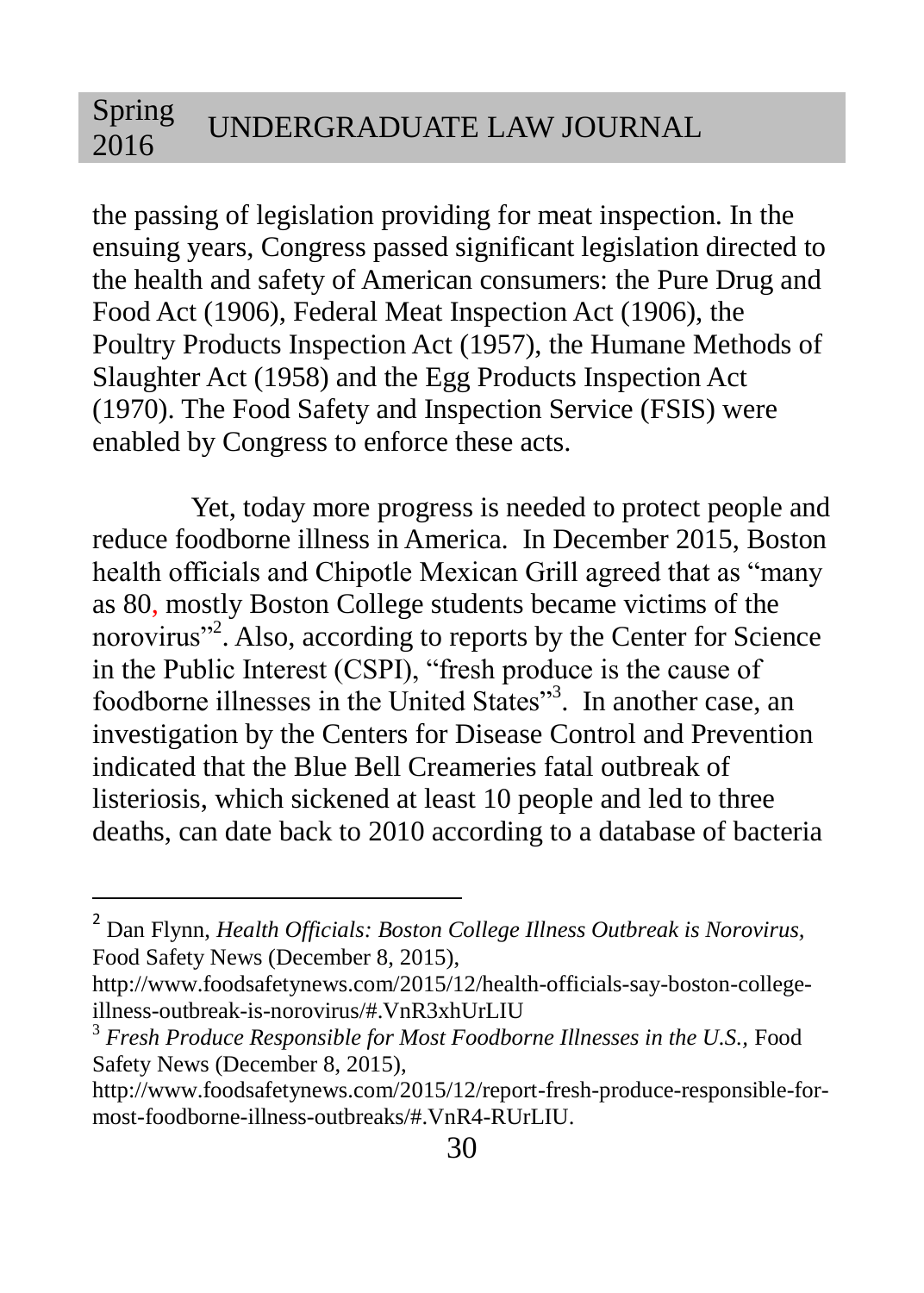DNA. The strain of listeria lurked in the Blue Bell Creameries over the last five years.

Currently, Blue Bell is under criminal investigation by the United States Department of Justice to determine if company executives committed wrongdoing in their handling of the outbreak.<sup>4</sup> What has caused so many challenges to food safety? Are genetically modified organisms a problem with the safety of our food system? What progressive and preventive actions should have been taken for a healthy food system?

### **USDA's Lack of Power**

 $\overline{a}$ 

In 1993, a West Coast E.coli outbreak occurred in Washington, Idaho, Nevada and California. The USDA spearheaded serious inspections by conducting microbial testing for salmonella and E.coli 0157h7. If a meat processing plant repeatedly failed the USDA tests, the USDA can shut down the plant.<sup>5</sup>

<sup>4</sup> Sandee LaMotte and Evan Perez, *Justice Department investigates Blue Bell Creameries over listeria respons*e, CNN Health (Updated January 2, 2016). http://www.cnn.com/2016/01/01/health/blue-bell-listeria-criminalinvestigation/

<sup>&</sup>lt;sup>5</sup> Hearing before the Permanent Subcommittee on Investigations of the Committee on Governmental Affairs, U.S. Senate, Sept. 10, 24 & 25, 1998, http://www.gpo.gov/fdsys/pkg/CHRG-105shrg51562/html/CHRG-105shrg51562.htm.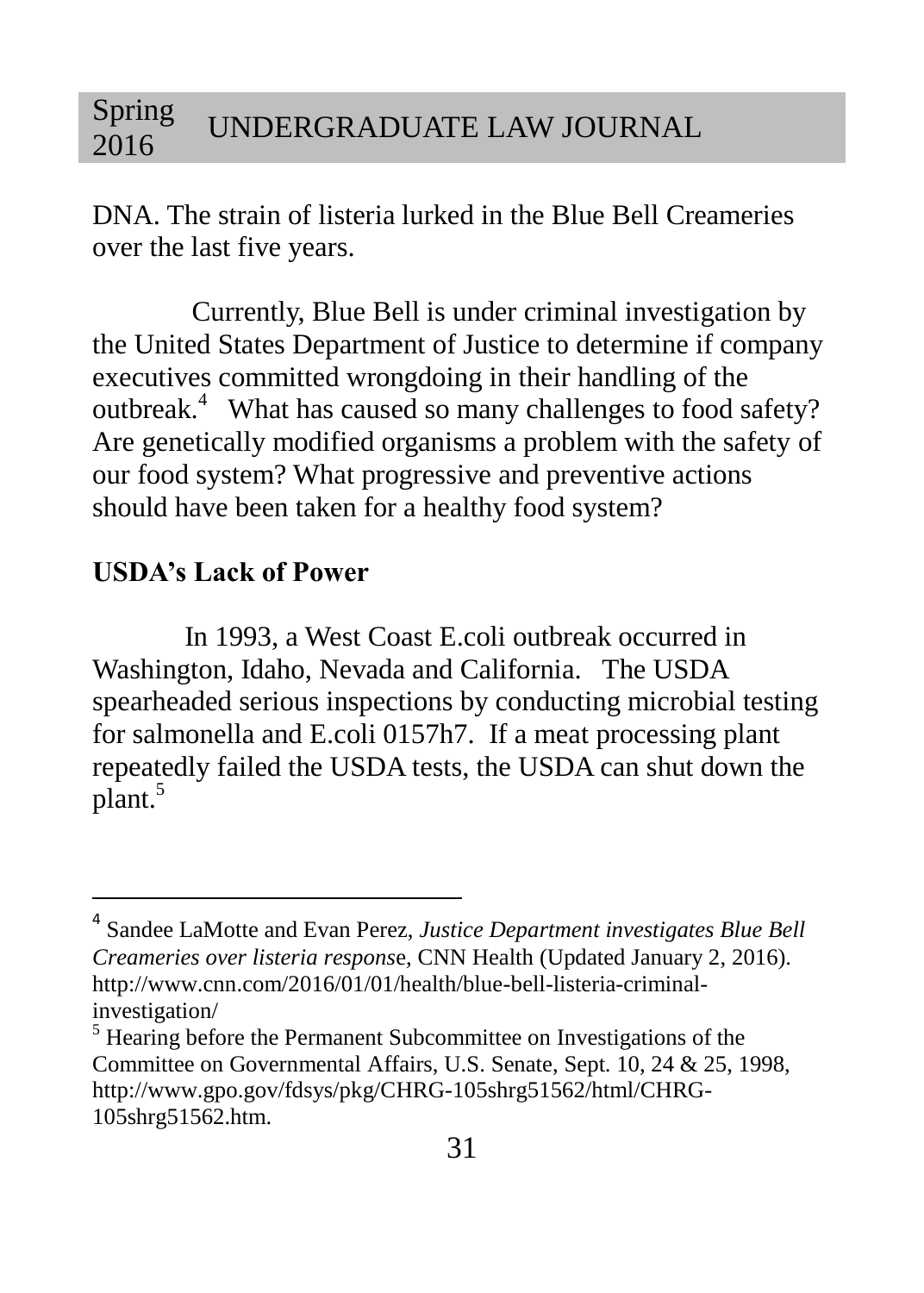In May of 2000, in Supreme Beef v. USDA, the Fifth Circuit Court of Appeals issued an opinion that crushed the food safety reforms regulated by the USDA. The appeals court supported a lower court ruling that the Agriculture Department does not have the authority to shut down a meat-processing plant that repeatedly failed tests for salmonella contamination, utilizing the Salmonella Performance Standard.<sup>6</sup> The district court ruled that FSIS lacked the constitutional authority to suspend inspection due to the establishment's failure to meet the terms with the Salmonella Performance Standard.

In December 2001, the US Court of Appeals for the Fifth Circuit ruled that the Salmonella Performance Standard conflicts with the statutory language in the FMIA and therefore is invalid. The appellate court also rejected the USDA's argument that the Salmonella performance standard should be upheld because it serves as a measure of whether pathogens are adulterants or contaminants, such as E.coli O157:H7, are also present in products. The court stated that because the performance standard measures Salmonella in the final product but not in the incoming raw materials, it cannot "serve as proxy for cross contamination because there is no determination of the incoming Salmonella baseline."<sup>7</sup>

*<sup>6</sup>* Supreme Beef Processors, Inc. v. U.S. Department of Agriculture, 275 F.3d  $432(2001)$ 

<sup>7</sup> Fidel Toldrá*, Safety of Meat and Processed Meat*, Springer Science + Business Media, LLC (Civil Action No. 3:99-CV-2713-G).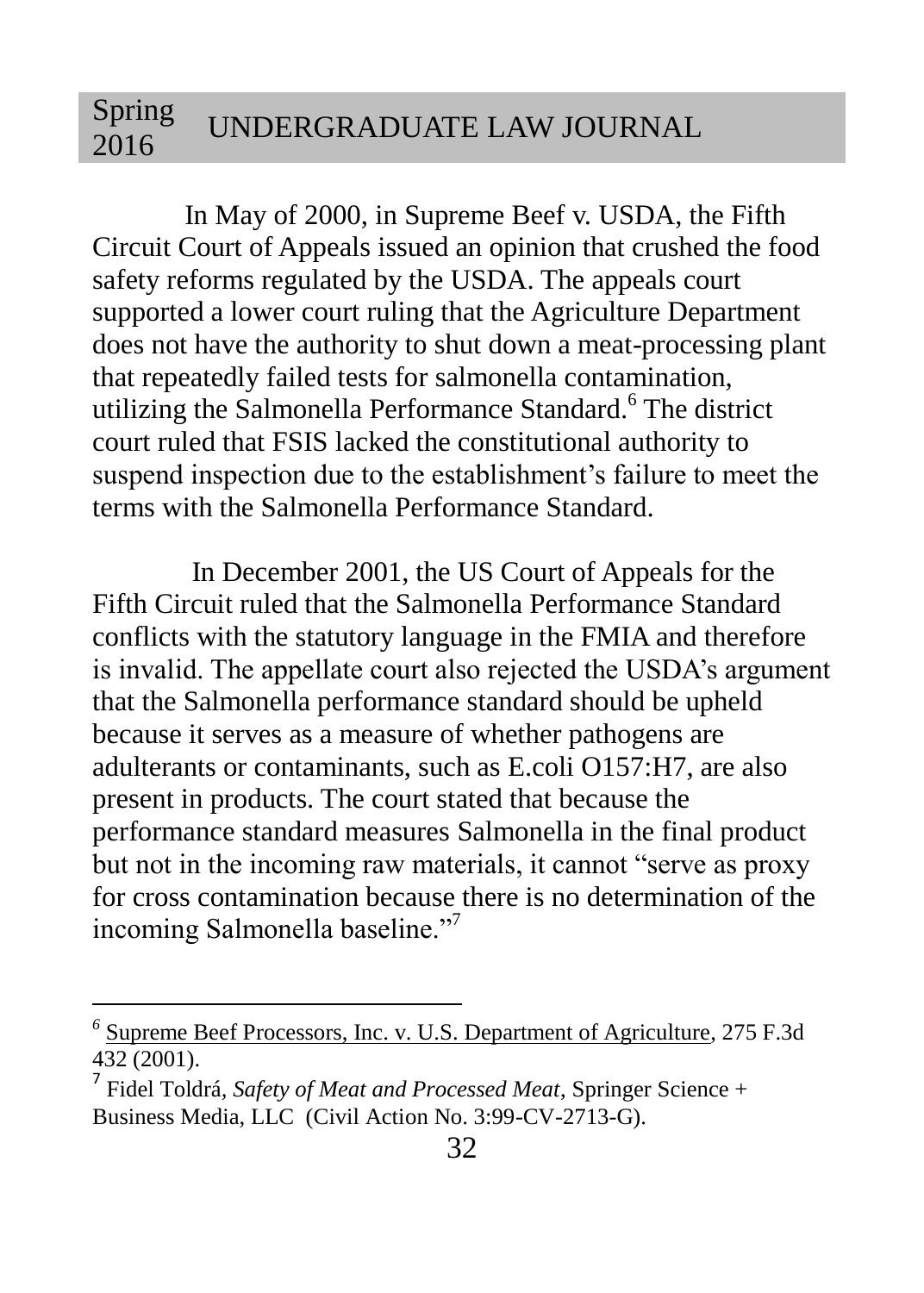Before the ruling in Supreme Beef v. USDA, Supreme Beef Processors Inc., a Texas-based meat processor, produced millions of pounds of ground beef for the public school system in the 1990s. In December 1999, one of the Supreme Beef plants failed the USDA's salmonella tests three times in eight months, with one of the tests returning a 47 percent salmonella contamination rating. <sup>8</sup>

In 1998, the government revealed a restructured way to conduct meat inspections called Hazard Analysis and Critical Control Point Systems (HACCP). HACCP is a tool to evaluate hazards and establish control systems that focus on prevention rather than relying primarily on end-product testing. The Food and Drug Administration states, that HACCP can be useful throughout the food chain from primary production to final consumption and its implementation should be guided by scientific evidence of threats to human health.

Rather than relying on USDA inspectors to ensure that meat and poultry coming out of the plants was safe to eat, the new system required meat-processing plants to develop and implement their own systems of controlling the levels of harmful bacteria in their plants.<sup>9</sup> The CDC and USDA cite the

<sup>8</sup> Katherine A. Straw, *Washington University Journal of Law and Policy*: Ground Beef Inspections and E. Coli O157:H7: Placing the Needs of the American Beef Industry Above Concerns for the Public Safety (2011).

<sup>&</sup>lt;sup>9</sup> Pathogen Reduction; Hazard Analysis and Critical Control Point (HACCP) *Systems; Final Rule,* 9 CFR § 304 (1996).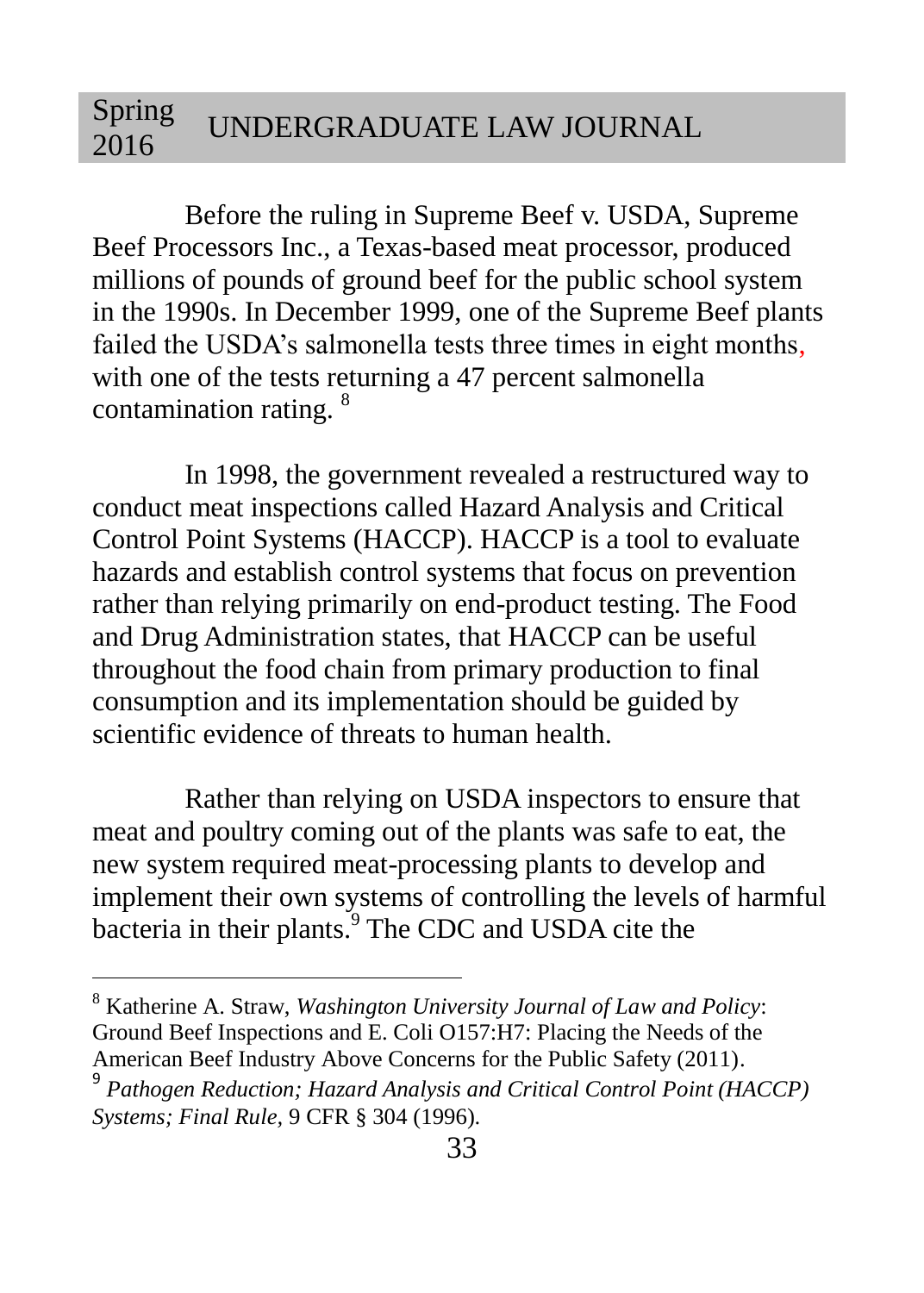implementation of the Hazard Analysis and Critical Control Points (HACCP) system of inspection as a principal reason why the instances of foodborne illness appears to be dropping.

Yet, many critics believe that under the HACCP system involving its seven principles, which are: (1) hazard analysis, (2) critical control point identification, (3) establishment of critical limits, (4) monitoring procedures, (5) corrective actions, (6) record keeping, and (7) verification procedures, there is no way to inspect a plant and ensure the healthiness of food. Each manufacturer is required to create and implement their HACCP system, which is submitted to the USDA for approval. Inspectors expect the manufactures to follow their HACCP plan and withhold the old "poke and sniff"<sup>10</sup> method once used. Many critics believe that manufacturers are not going to regulate themselves and will not effectively implement their HACCP programs. Also, HACCP principles do not work well in restaurants. HACCP principles for restaurants are geared toward cooking, cooling and holding instead of the integrity of particular food types.

### **GMO Woes and Monsanto**

 $\overline{a}$ 

Genetically modified organisms (GMOs) are organisms that have been created through the gene-splicing techniques of

<sup>10</sup> Stephen R. Crutchfield and Jane Allshouse, *The Economics of Improving Food Safety*, Economic Research Service,

https://www.farmfoundation.org/news/articlefiles/128-crutchfield.pdf.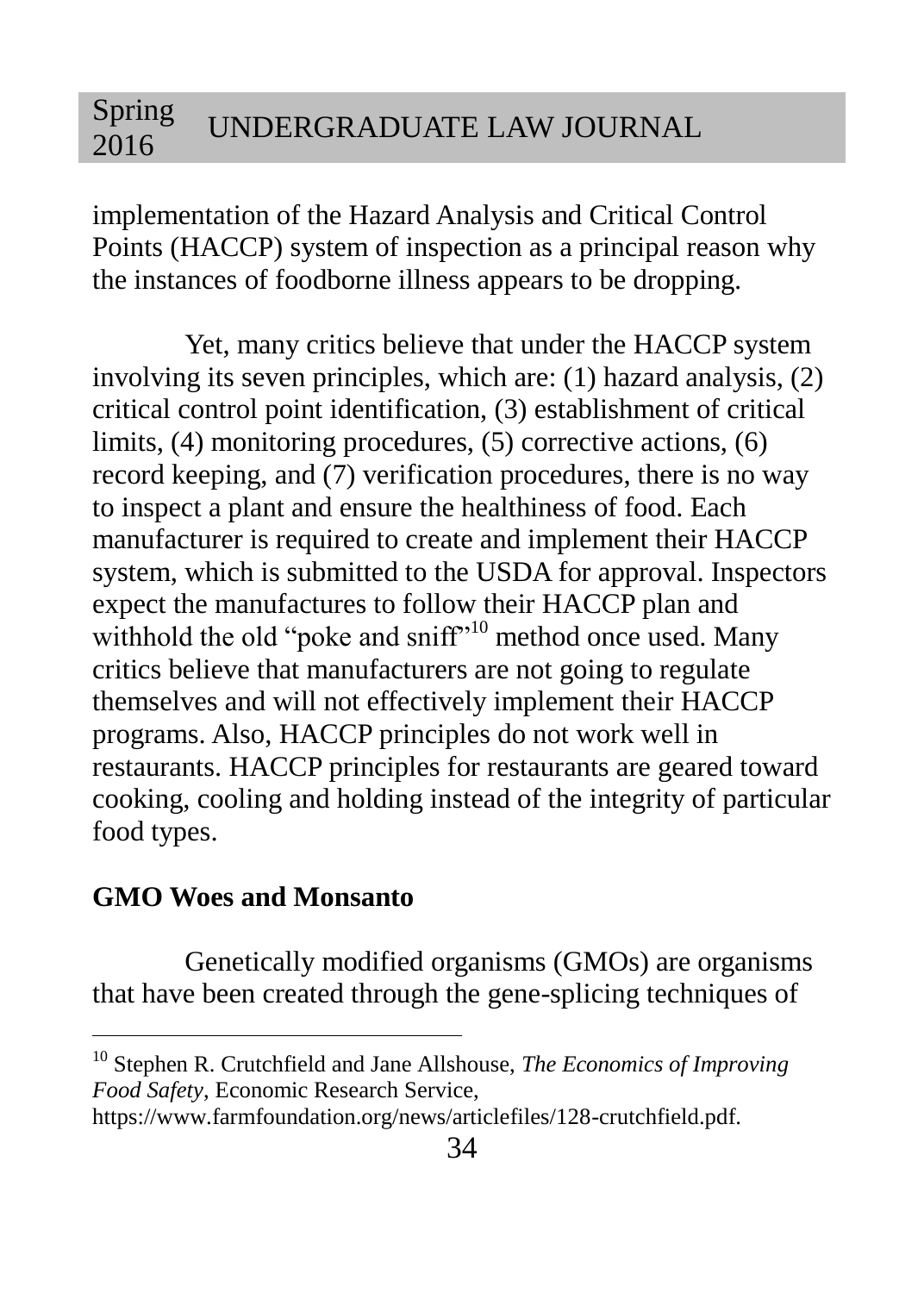biotechnology, also called genetic engineering, or  $GE<sup>11</sup>$ . These organisms are a part of a new science which and their creation results in unstable combinations of animal, plant, viral and bacterial genes that do not appear in nature or through conventional crossbreeding methods $^{12}$ . Over the years, genetically modified foods (GMOs) have developed a bad reputation as studies continue to expose the dangers of GMOs. Many people are unsure about GMOs and they have good reason to be skeptical.

Some issues with genetically modified foods are:

### **Killing of Bees and Butterflies**

A Harvard study confirmed that "70 percent of honey samples collected in Massachusetts contained at least one neonicotinoid in pollen and honey samples."<sup>13</sup> Scientists, farmers and beekeepers have been alarmed at the rates at which bees and other pollinators are dying. This problem is leaving approximately a third of the world's crops in a fragile position as pollination cannot

<sup>11</sup> Phillip Gordon*, Genetically Engineered Foods Are Not The Enemy*, Lady Bud, July 3, 2013, http://www.ladybud.com/2013/07/03/geneticallyengineered-foods-are-not-the-enemy/.

 $^{12}$  Id.

<sup>&</sup>lt;sup>13</sup> Christina Sarich, *Harvard Finds Pesticide in 70% of Honey Samples Tested*, *Results that are hurting our pollinators,* Natural Society, Sept. 12, 2015, http://naturalsociety.com/harvard-finds-pesticide-in-70-of-honey-samplestested/.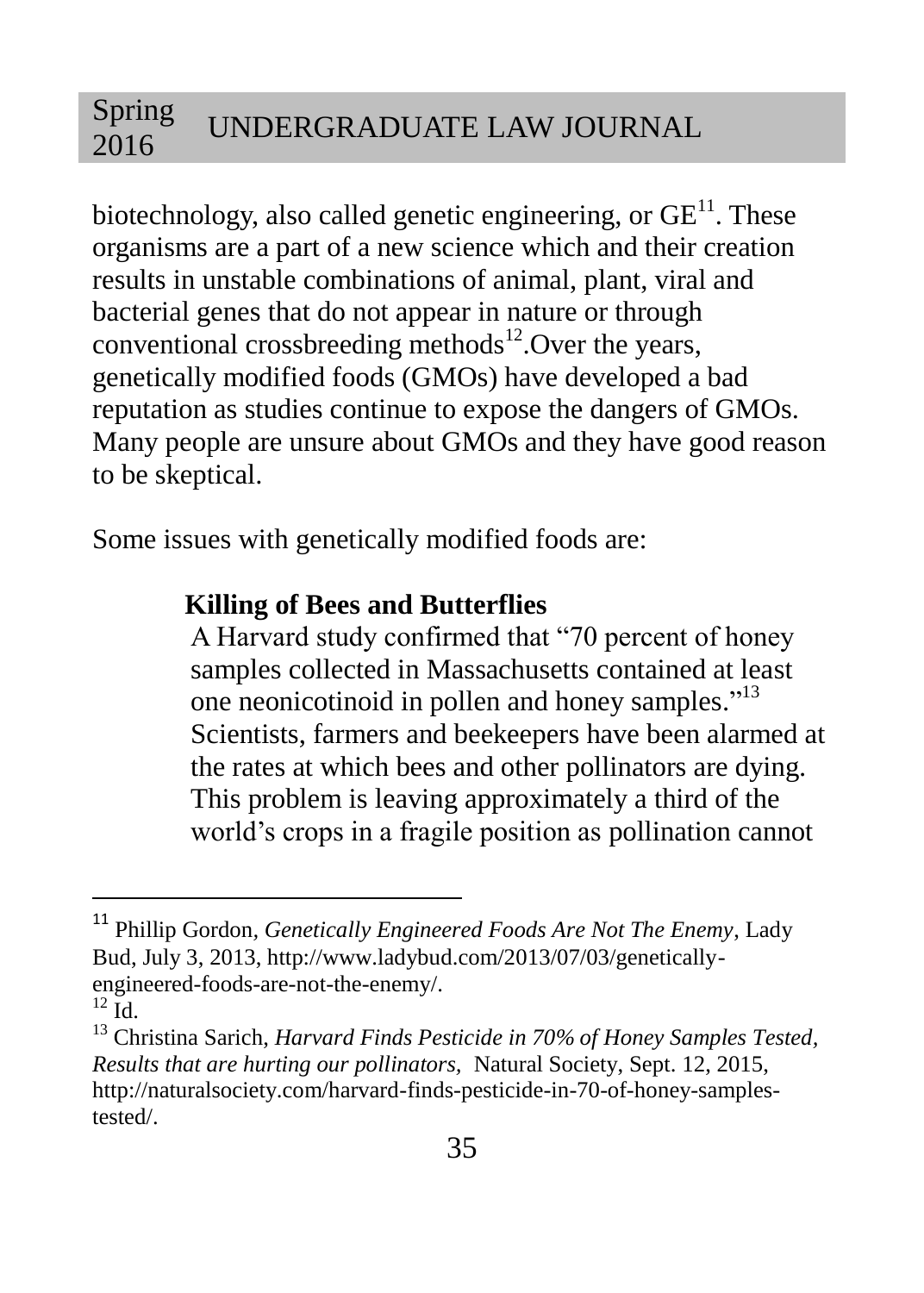occur without bees.  $^{14}$  The shrinking population of the North American monarch butterfly has been linked to Monsanto's popular herbicide, Roundup. The World Wildlife fund announced that last year's migration of the monarch butterfly from Canada, to the United States and down to Mexico was the lowest it's been since scientists began tracking them over twenty years ago. In fact, a 43 percent drop has been measured compared to last year.<sup>15</sup>

### **Pesticides and Herbicides**

 $\overline{a}$ 

Farmers have been drawn to genetically modified (GM) crops by the anticipation that fewer pesticides and herbicides will be needed, resulting in less cost and greater production. Yet, farmers of GM crops have experienced "super weeds" that have evolved a resistance to glyphosate, an herbicide that kills grass and broadleaf plants, disappointing crop yields, and crops developing a resistance to chemicals. Over time, this has resulted in increased use of herbicides and pesticides causing increased herbicides and pesticide levels on

<sup>14</sup> Megan L. Norris, *Will GMOs Hurt my Body? The Public's Concerns and How Scientists Have Addressed Them*, Science in the News, (2015), http://sitn.hms.harvard.edu/flash/2015/will-gmos-hurt-my-body/.

<sup>15</sup> Arjun Walia, *Not Just Bees: Disappearance of Monarch Butterflies Linked to Monsanto's Roundup Herbicide,* Collective Evolution*,* Feb, 20, 2014, http://www.collective-evolution.com/2014/02/20/not-just-bees-disappearenceof-monarch-butterflies-linked-to-monsantos-roundup-herbicide/.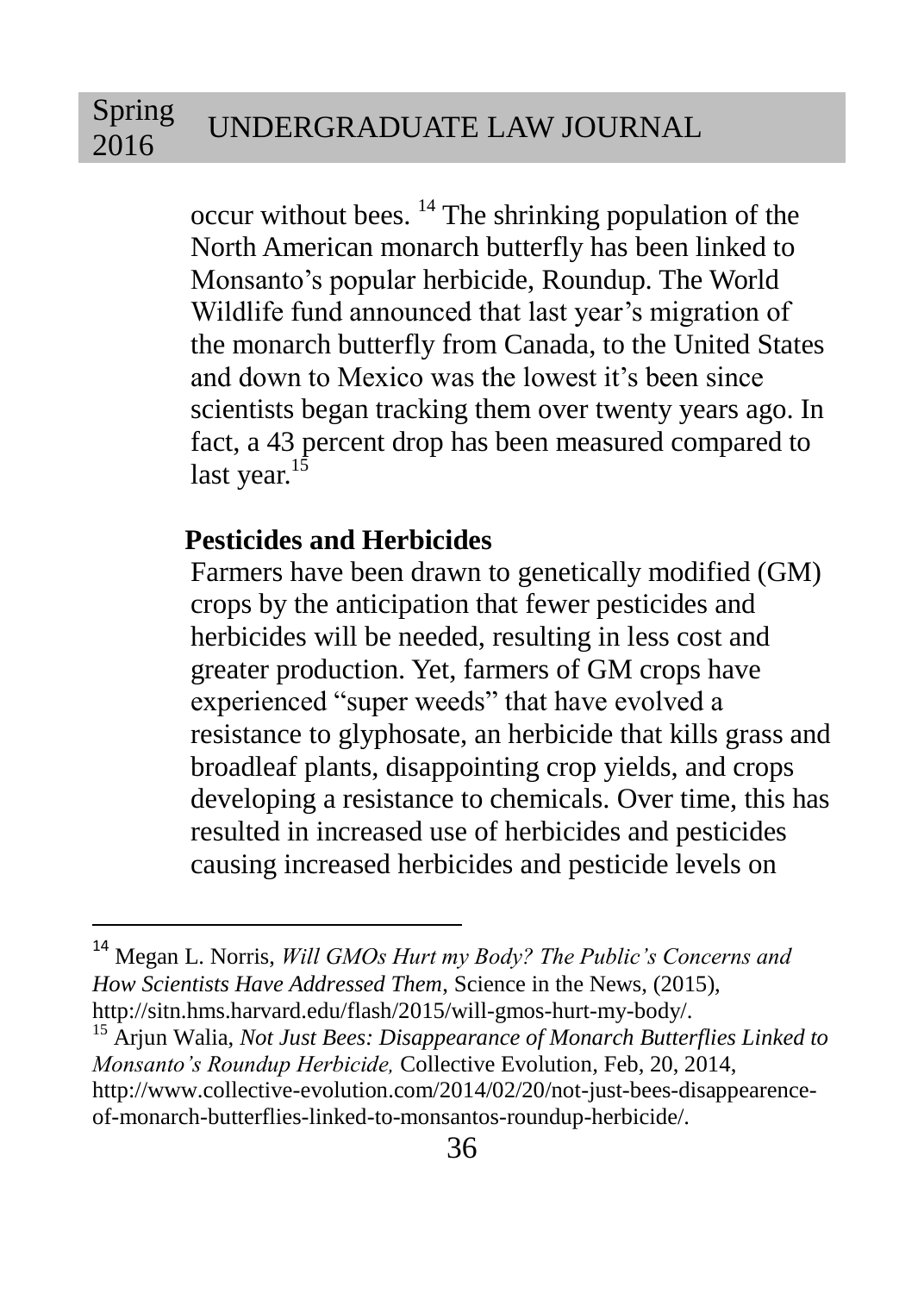food. Scientists recently studied thirteen major crop pests and discovered that five had developed a resistance to the poisons genetically bred into GM plants like Bt corn and Bt cotton. The Bt prefix signifies for Bacillus thuringiensis, a microbe that produces insecticidal endotoxin and has been used as a topical pesticide against insects since 1961.<sup>16</sup> According to Dr. Charles M. Benbrook, a pesticide policy expert who became involved in the Food Quality Protection Act (FQPA) debate during the early 1980s, states GM crops caused herbicides use to increase 25 percent per year.<sup>1</sup>

## **GMO Farmers cannot Harvest GE Seeds**

Monsanto, the largest producer of genetically engineered (GE) seeds in the world, is an agrochemical and agricultural biotechnology company. Monsanto produces for over 90 percent of genetically engineered (GE) seeds being planted globally. Farming, a process consisting of: planting seeds, growing crops, harvesting crops and gathering seeds from the plants for next season has changed with the monopoly given to

<sup>16</sup> Matthew Niederhuber*, Insecticidal Plants: The Tech and Safety of GM Bt Crops*, Science in the News (2015),

http://sitn.hms.harvard.edu/flash/2015/insecticidal-plants/.

<sup>17</sup> Charles M Benbrook*, Impacts of genetically engineered crops and pesticide use in the United States. Years*- USDA Survey Data (Sept. 28, 2012) http://www.nlpwessex.org/docs/benbrook.htm.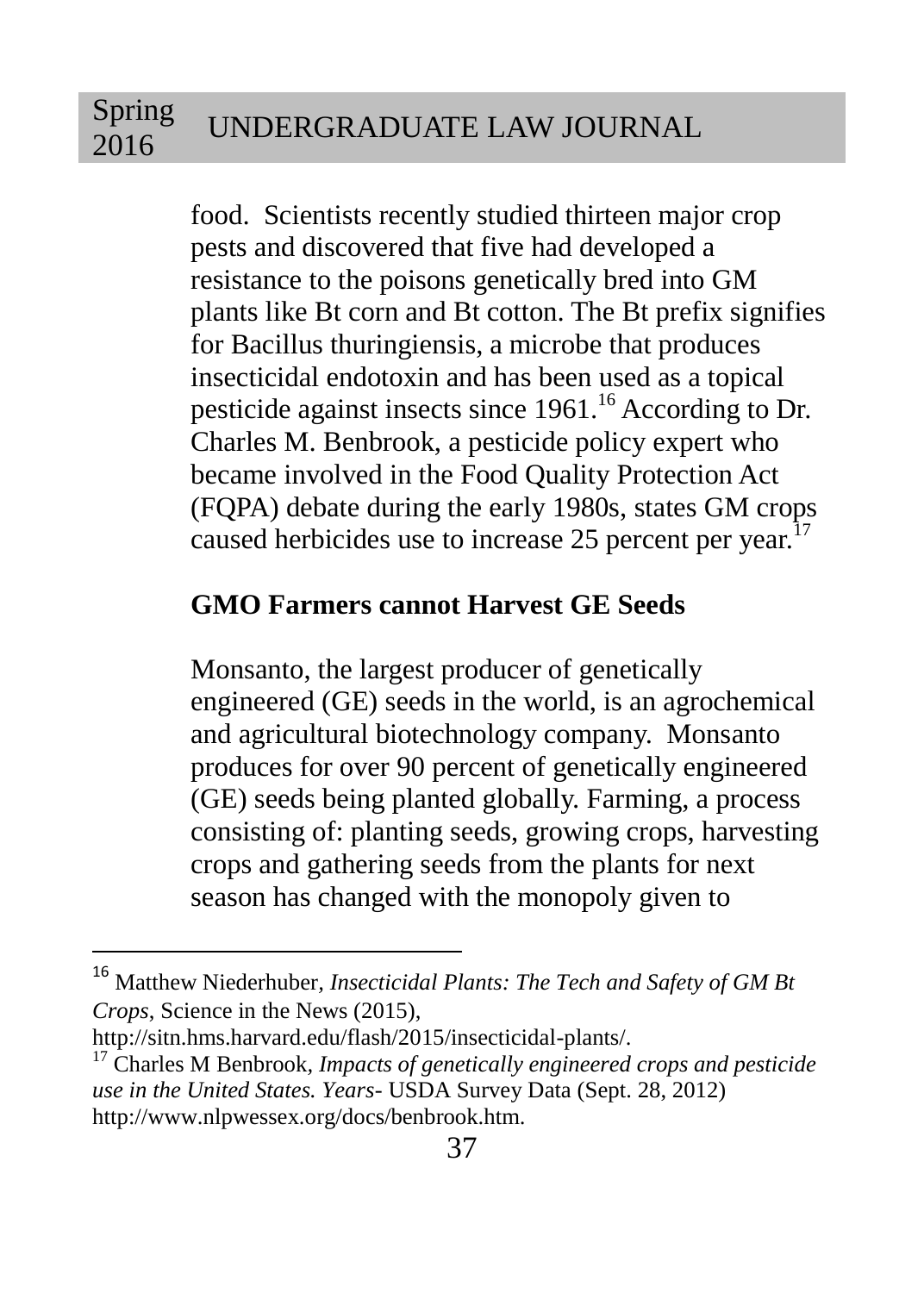companies like Monsanto for their seed patents. GMO companies, like Monsanto, take the last step of farming away from farmers and force farmers to continually buy the premium priced GM seeds every growing season which is expensive.

In Bowman v. Monsanto 2013, which went to the Supreme Court, Bowman wanted to reduce costs for his riskier late season planting. Bowman purchased soybeans intended for consumption from a grain elevator, planted them, treated the plants with glyphosate killing all plants that proved to be lacking the Roundup Ready trait. He then harvested the surviving soybeans that contained that trait; and saved some of these harvested seeds to use in his late-season planting. Upon learning this practice, Monsanto sued Bowman for patent infringement. Bowman raised the defense of patent exhaustion, which gives the purchaser of a patented article or any subsequent owner the right to use or resell that article. The District Court rejected Bowman's defense and the United States Court of Appeals for the Federal Circuit affirmed. The 70-year old farmer was found guilty of patent infringement after he purchased and used second generation (replicated Monsanto seeds) Monsanto seeds. <sup>18</sup>

The United States Court of Appeals for the Federal Circuit stated "that under the doctrine of patent exhaustion, the authorized sale of a patented article gives the purchaser, or any

<sup>&</sup>lt;sup>18</sup> Vernon Hugh Bowman v. Monsanto Company, 569 U.S. 11 (2013).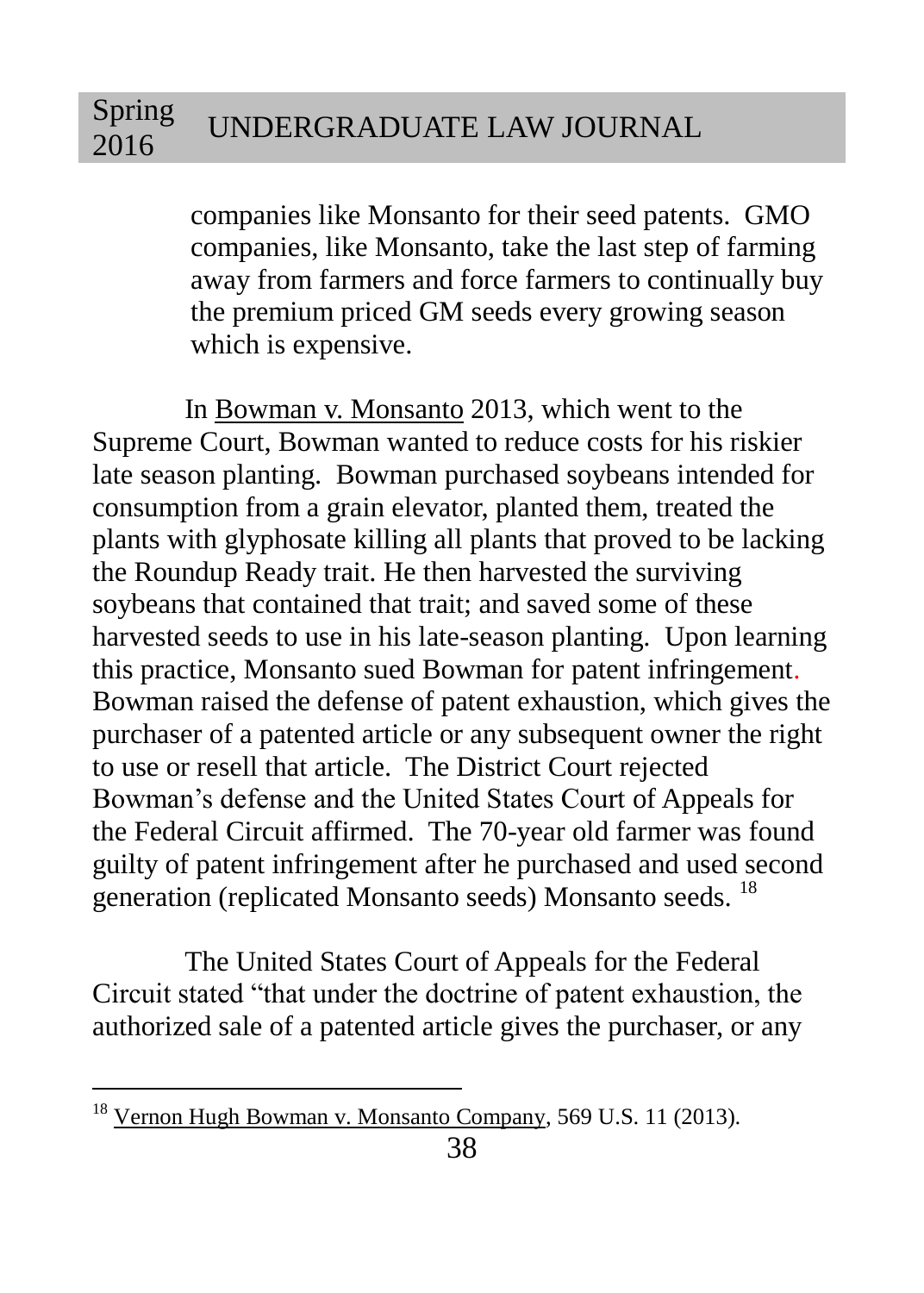subsequent owner, a right to use or resell that article. Such a sale, however, does not allow the purchaser to make new copies of the patented invention. The United States Court of Appeals for the Federal Circuit reasoned that patent exhaustion did not protect Bowman because he had created a newly infringing article."<sup>19</sup>

# **Lawful Consequences of Accidentally Grown Patented GM Plants**

Recent case law has established that it is unlawful to grow a genetically modified plant whose seeds were not directly purchased from an approved distributer such as, crosspollination.

In Monsanto Canada Inc. v. Schmeiser (2000), Monsanto brought a patent infringement action against Percy Schmeiser, alleging that 95 to 98 percent of farmer, Percy Schmeiser's, fields were planted with this type of seed harvested from plants resulting from accidental cross-pollination, which they claimed to be a direct infringement of the patent. Schmeiser defended, stating he did not intentionally plant the patent variety of canola crop but that natural pollination or an accidental spillage onto his field by an area farmer's truck must have been the cause. Monsanto was not persuaded, urging the court to find that regardless of how the patented seed came to be growing in Schmeiser's field; the patented seed was still the property of the

 $\overline{a}$  $19$  Id.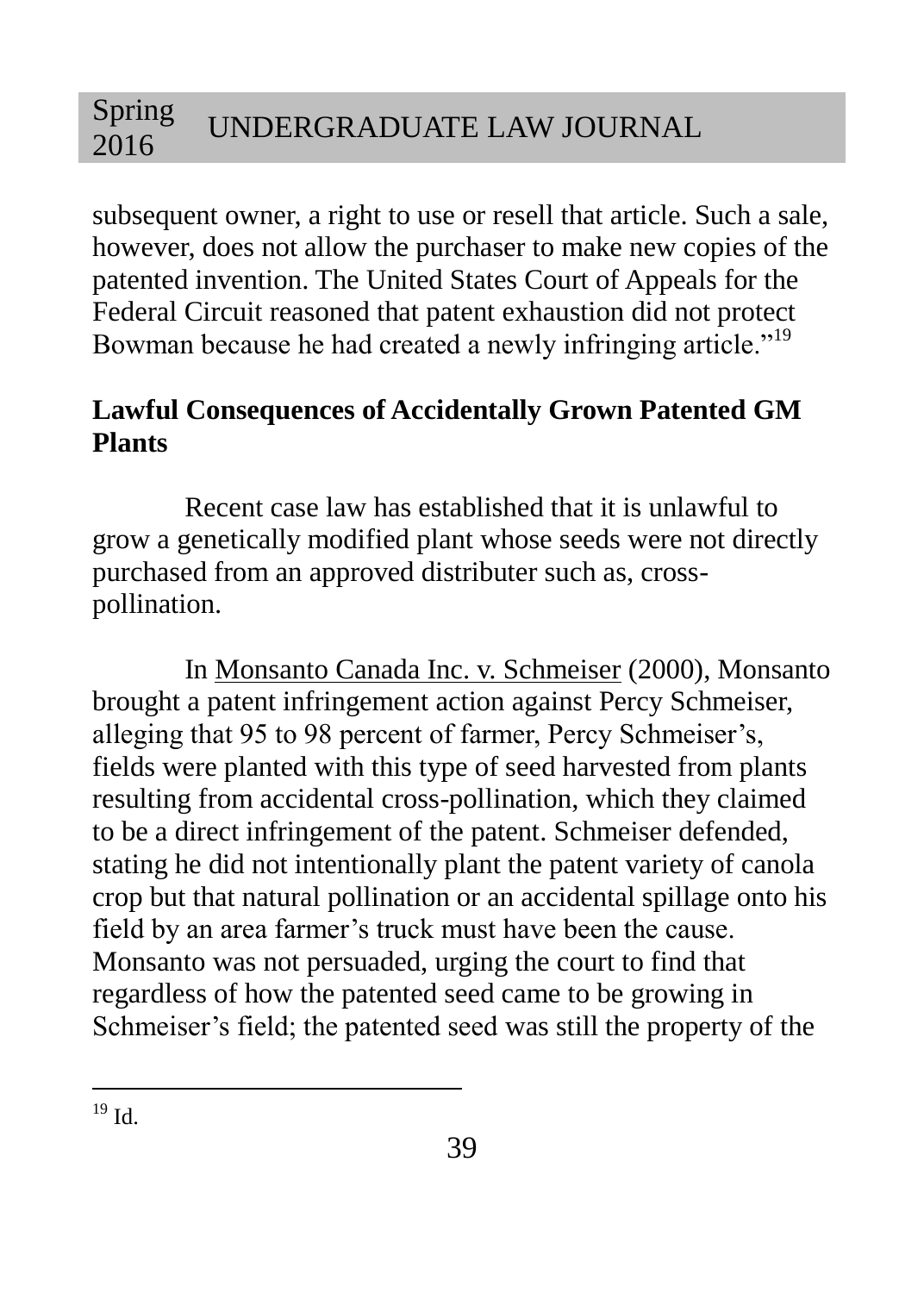company. Monsanto argued that the company deserved both the \$15 coulombs per acre (US \$15 coulombs/acre) licensing fee as well as profits from the sale of Schmeiser's 1998 canola crop.<sup>20</sup>

The Canadian Supreme Court, in a 5-4 decision, upheld the validity of Monsanto's patent. However, the court also said that although Schmeiser had infringed on Monsanto's patent by growing Roundup Ready® canola, he did not owe them either damages or court costs. The court said that in a case like this, the total of damages is measured by the extra profits derived from the use of the patented item. Because Schmeiser did not spray the field with glyphosate, he enjoyed no benefit and thus his profit was the same as if he has planted a non GMO canola crop. Therefore Schmeiser owed Monsanto nothing.<sup>21</sup>

# **No Legal Requirement that GMOs be Labeled for Consumer Awareness**

Legislation has been passed to block a proposed requirement that GMO's be labeled, to allow consumer awareness. The Safe and Accurate Food Labeling Act of 2015, creates a federal standard which preempts states and localities from being able to require the labeling of GMOs on foods and sets up a voluntary labeling of foods with GMO ingredients.

<sup>&</sup>lt;sup>20</sup>Monsanto Canada Inc. v. Schmeiser, SCC 34 1 S.C.R. 902, 2004 SCC 34 (2004).  $^{21}$  Id.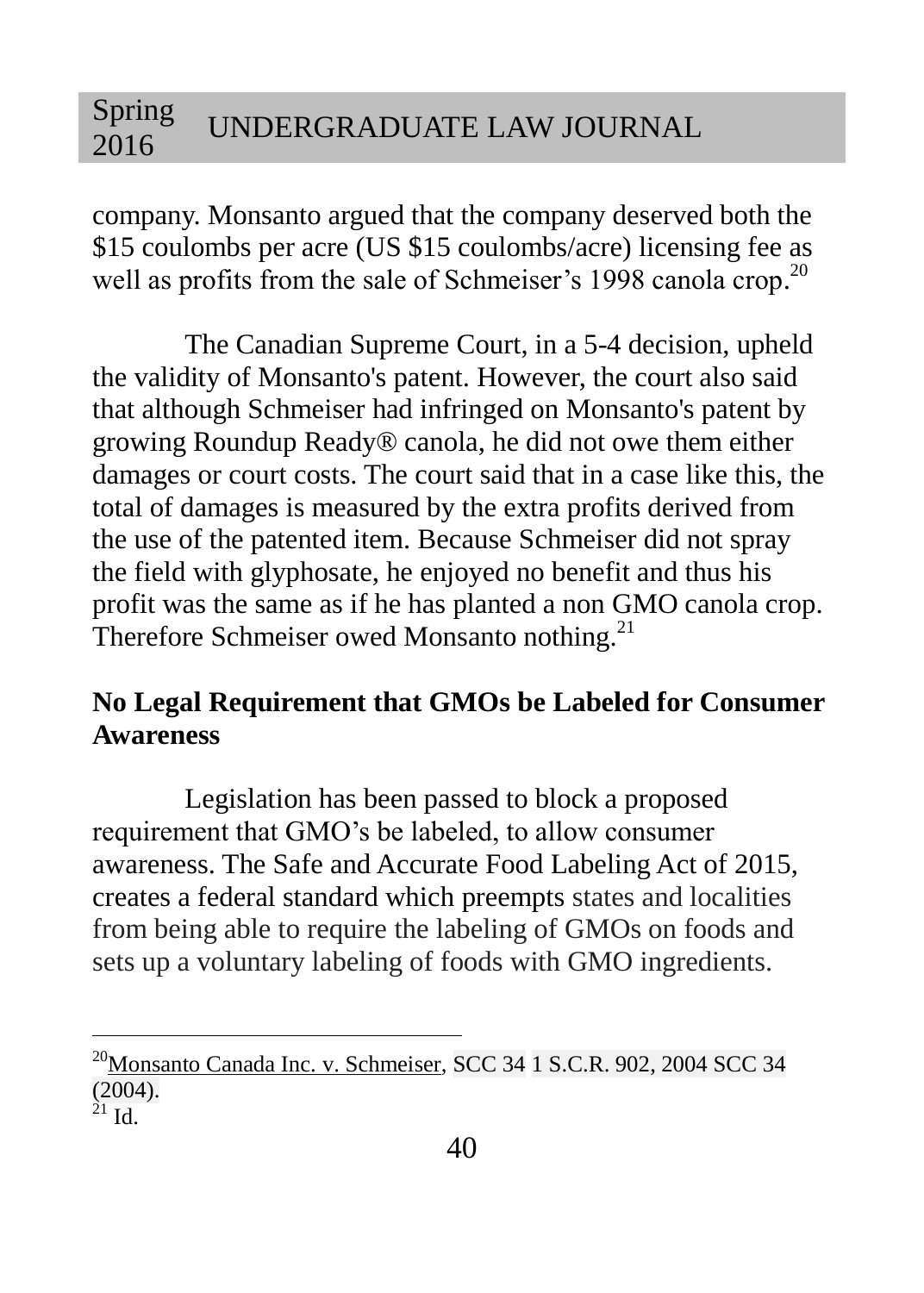Many state legislators have different opinions about labeling foods with GMO attributes. A strong majority of the Massachusetts House of Representatives and Senate have decided to sponsor GMO food labeling. In fact, 154 out of 200 Massachusetts legislators signed a GMO labeling bill as cosponsors. Senate Minority Leader Bruce Tarr (R-Gloucester) states, "People have the right to know and understand the products that are contained within our food in order to make informed and healthy decisions to meet their dietary needs.<sup>22,1</sup> The majority of Florida representative voted for a ban on state required GMO labeling. The Florida legislation passed 275-150, backing the food industry to not have mandatory labeling on GMO products. Those who voted yes include, Representative Ileana Ros-Lehtinen, Carlos Curbelo and Mario Diaz-Balart. Those who voted against the legislation include Representative, Frederica Wilson, Debbie Wasserman-Shultz and Lois Frankel.

Senator Mike Pompeo (R-KS), drafted the Safe and Accurate Food Labeling Act (H.R. 1599), yet this act has been nicknamed by critics as the DARK Act – or "Deny Americans the Right to Know Act" to block all states from labeling genetically engineered foods, and make it difficult for the FDA to ever mandate labeling. Senator Mike Pompeo states, "We've got a number of states that are taking wildly different approaches to putting restrictions on the capacity for technology to continue

<sup>22</sup> Conor Yunitz and Deirdre Cummings, *Majority of State Legislators Support GMO Food Labeling*, February 5, 2015.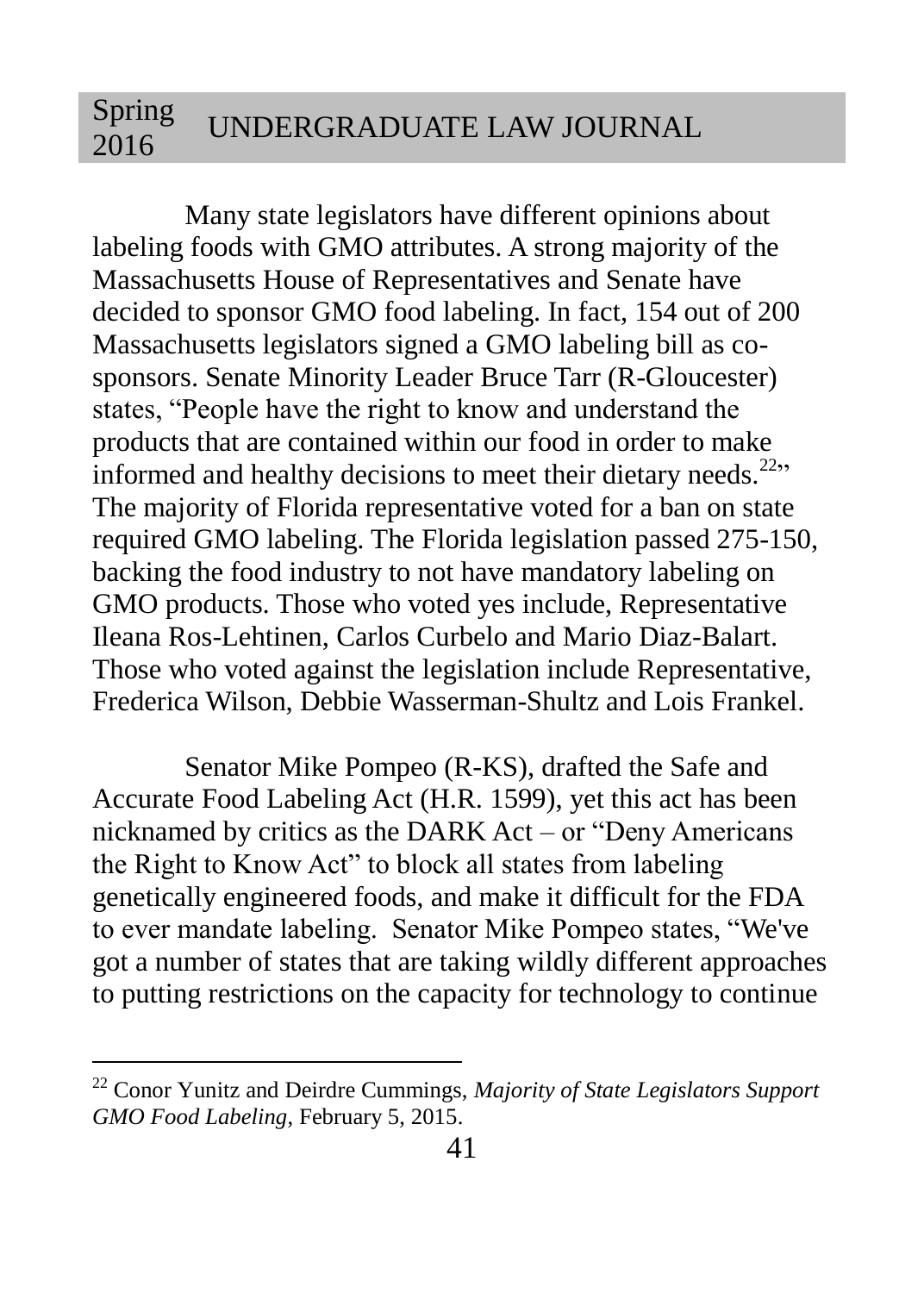to enter the food chain in a safe and affordable way, and that won't work."<sup>23</sup>

According to the FDA in regards to labeling, the FDA asserts, "food manufacturers to ensure that labeling terminology concerning the use of modern biotechnology in the production of a food or its ingredients be accurate and consistent and that the integrity and meaning of scientific terminology be preserved to help ensure clear communication in food labeling."<sup>24</sup> Ultimately, it's the food manufacturer for assuring safety.

The International Agency for Research on Cancer (IARC), the specialized cancer agency of the World Health Organization (WHO) has assessed the herbicide glyphosate and insecticides malathion, diazinon, tetrachlorvinphos and parathion and "classified these as being possibly carcinogenic to humans."<sup>25</sup>

According to scientists, glyphosate is in 80 percent of our food, and is believed to be the most toxic chemical ever

<sup>23</sup> Jeff Daniels, *GMOs: Congress may block states from requiring labeling*, July 22, 2015.

<sup>24</sup> *Guidance for Industry: Voluntary Labeling Indicating Whether Foods Have or Have Not Been Derived from Genetically Engineered Plants*.

http://www.fda.gov/food/guidanceregulation/guidancedocumentsregulatoryinfo rmation

<sup>25</sup> *Evaluation of Five Organophosphate Insecticides and Herbicides,* International Agency for Research on Cancer, World Health Organization, Volume 112, March 20, 2015. http://www.iarc.fr/en/mediacentre/iarcnews/pdf/MonographVolume112.pdf.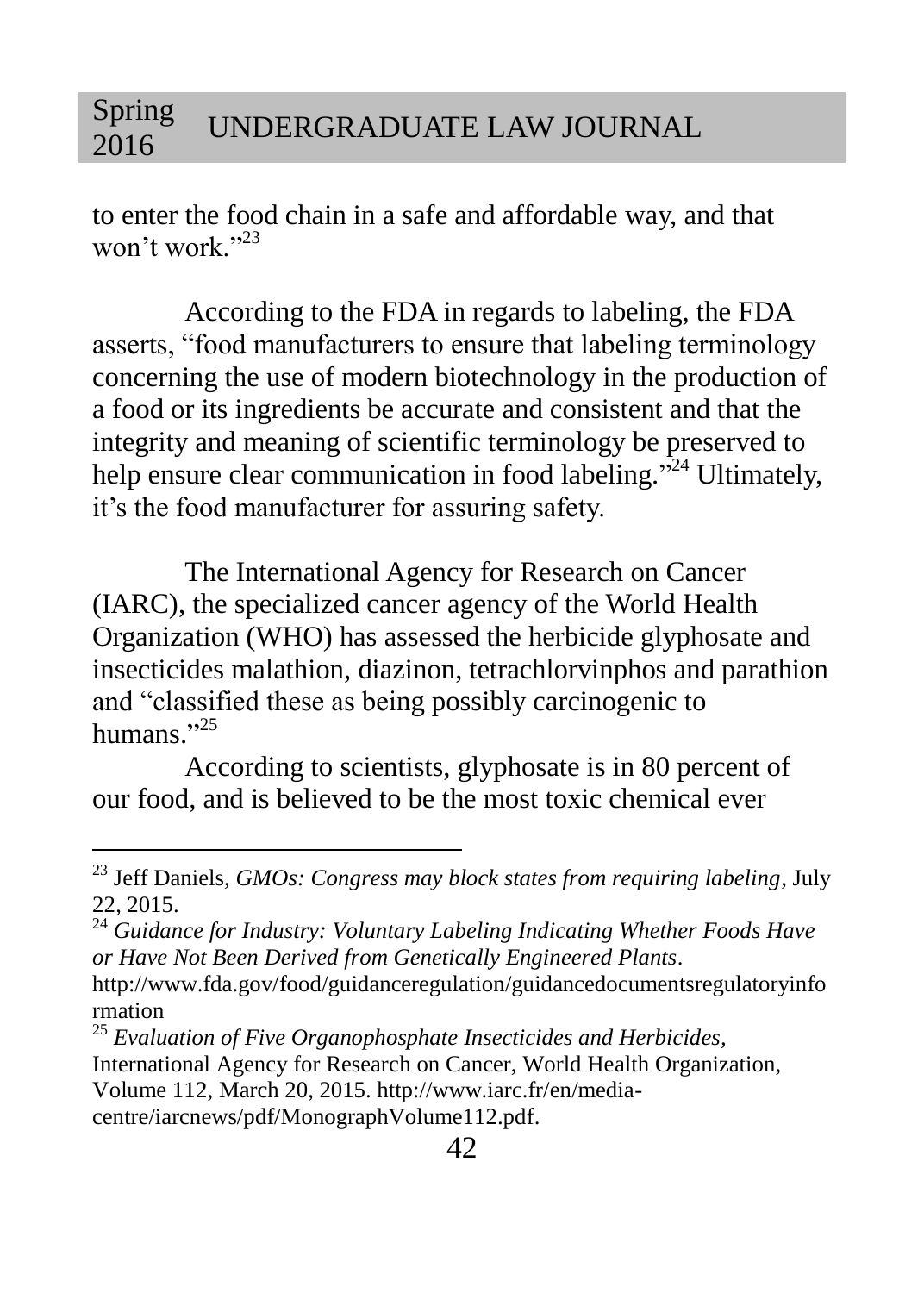approved for commercial use. Glyphosate is now linked to, antibiotic resistant bacteria, inflammatory bowel disease, kidney disease, depression, obesity, ADHD, Alzheimer's disease, autism, Parkinson's disease, multiple sclerosis, ALS, cancer, cachexia, infertility, and developmental malformations. It destroys the microbiome of humans and plants, which is the root cause of many modern diseases.<sup>26</sup>

The Food and Drug Administration recently determined that the AquAdvantage salmon, a genetically modified salmon, is as safe to eat as Non-GE salmon. FDA scientist meticulously evaluated data submitted by AquaBounty Technologies to determine whether AquaAdvantage salmon met the criteria for approval established by law. The data proved that the inserted genes remained stable over several generations of fish and GE salmon is safe to eat by humans and animals.<sup>27</sup>

## **GMO Lobbying**

 $\overline{a}$ 

Across the globe, many countries have enacted mandatory labeling laws for GMO foods. Many large food makers like Coca-Cola, General Mills, Hormel, Land O'Lakes, Kellogg, Kraft, PepsiCo, Syngenta, Grocery Manufacturers

<sup>26</sup> Zen Honeycutt, *EPA Stalling of Glyphosate Decision is Harmful to America*, Huffington Post, December 11, 2015.

<sup>27</sup> *FDA Has Determined That the AquAdvantage Salmon is as Safe to Eat as Non-GE Salmon*, Consumer Updates, November 19, 2015,

http://www.fda.gov/ForConsumers/ConsumerUpdates/ucm472487.htm.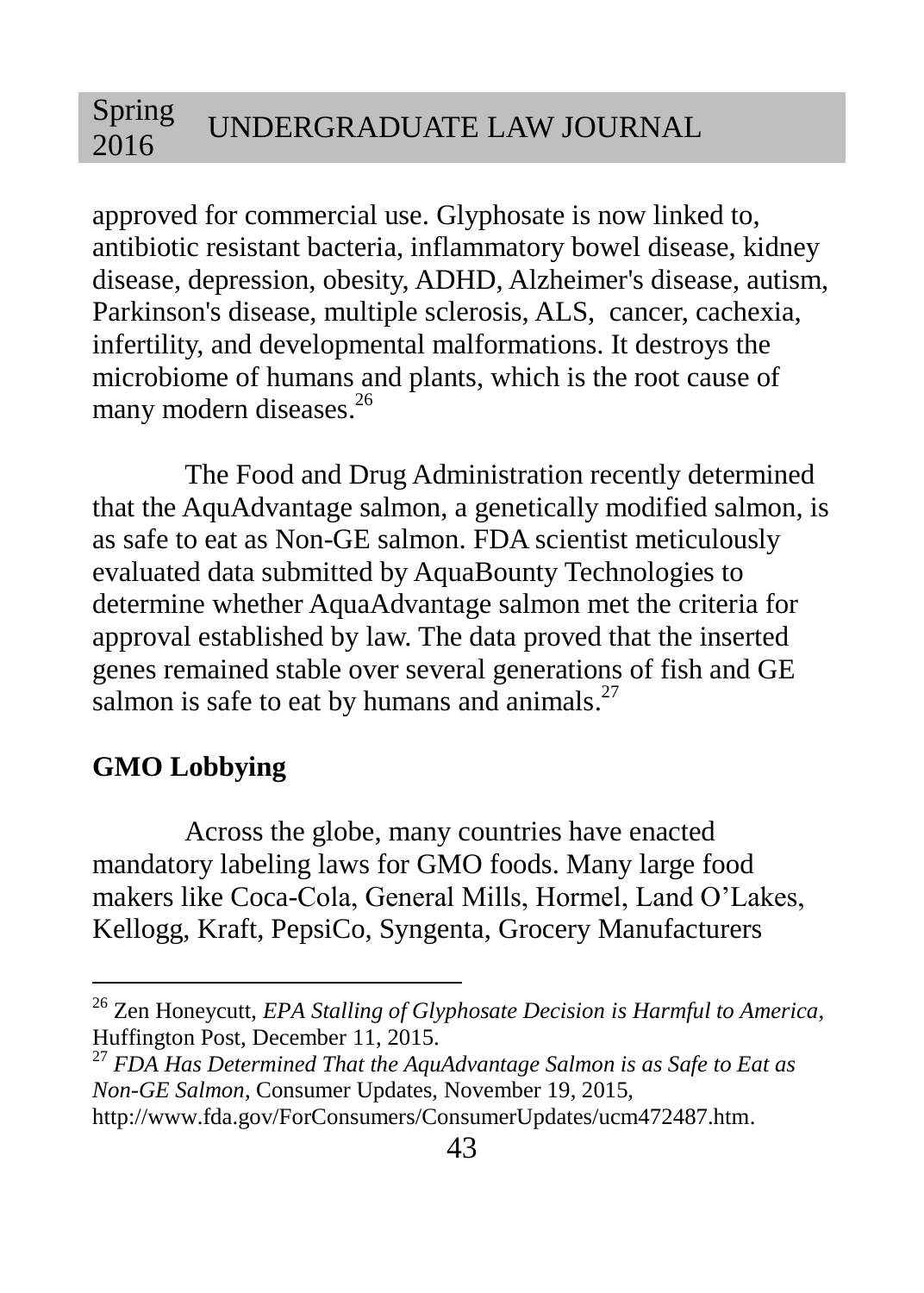Association and biotech giants like Monsanto and Biotech Industry Org. are determined to stop the passage of GMO labeling in the United States.

An analysis from Environmental Working Group (EWG) revealed that big food and biotech companies have vastly increased their lobbying expenditures in the first half of 2015 to prevent the GMO labeling. According to EWG in a 2015 report, "A total of 51 million was spent to hire 32 lobbyists exclusively to advocate for legislation to block state and federal GMO labeling."<sup>28</sup>

Last May, Vermont became the first state to enact legislation to require GMO labeling. The Grocery Manufacturers Association and other trade groups filed a lawsuit in an effort to prevent the law from being implemented. If the suit fails, all food made with GMOs that is sold in Vermont must be labeled, effective July 1, 2016. Connecticut and Maine have approved GMO labeling laws that would go into effect if other northeastern states authorize similar legislation.<sup>29</sup>

Moreover, a EWG report also stated that big food and biotechnology companies made Political Action Committee (PAC) contributions totaling over \$3.8 million to 404

<sup>28</sup> Libby Foley, *Big Food Companies Spend Millions to Defeat GMO Labeling,*  Environmental Working Group, August, 4, 2015.  $^{29}$  Id.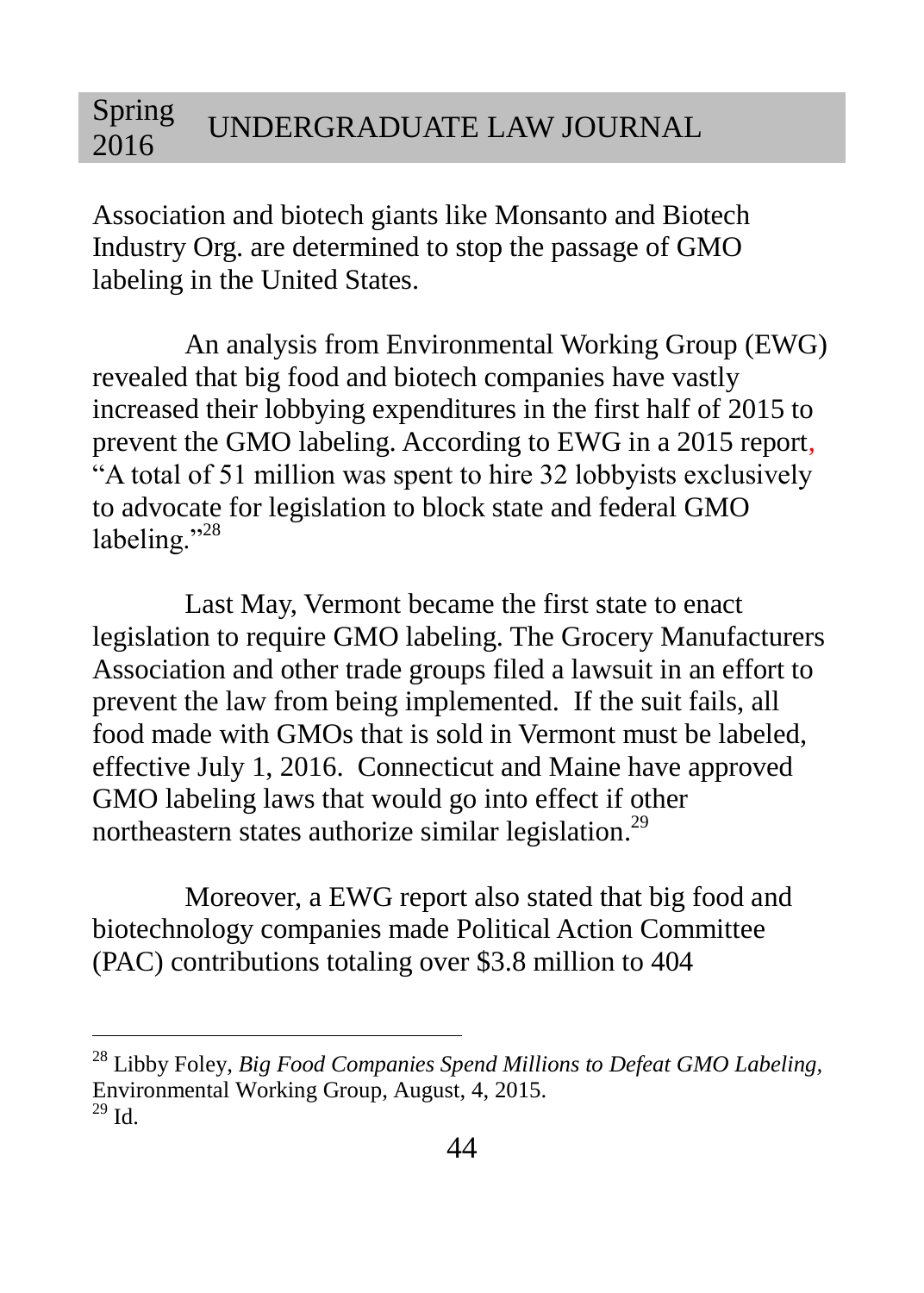candidates. <sup>30</sup> Monsanto, dubbed as a political heavyweight, employed Justice Clarence Thomas as a corporate attorney during the 1970s. Some have criticized Thomas' participation in cases involving a previous employer. And aside from Justice Thomas, Monsanto has ties to lawmakers who own stock in Monsanto, including Sen. Kay Hagen (D-N.C.), Michael McCaul (R-Texas) and Fred Upton (R-Mich.) to name a few. 31

## **Conclusion**

Food safety is flawed and it's time to strive toward a more sustainable and supreme system. Transparency is needed to guide consumers on what is contained in food and allowing them to make knowledgeable decisions when it comes to choosing foods that have been produced through biotechnology, like GMOs, or naturally grown.

Strong regulations are necessary so corporate monopolies in food production have less power, political influence and can cease their destructive practices by funneling money into lobbying campaigns to keep consumers in the dark about what they are eating.

The food industry is broken and has become a destructive system. We, humanity, need to fight for our survival

 $\overline{a}$  $30$  Id.

<sup>31</sup> Janie Boschma*, Monsanto: Big Guy on the Block when it comes to friends in Washington*, February 19, 2013.